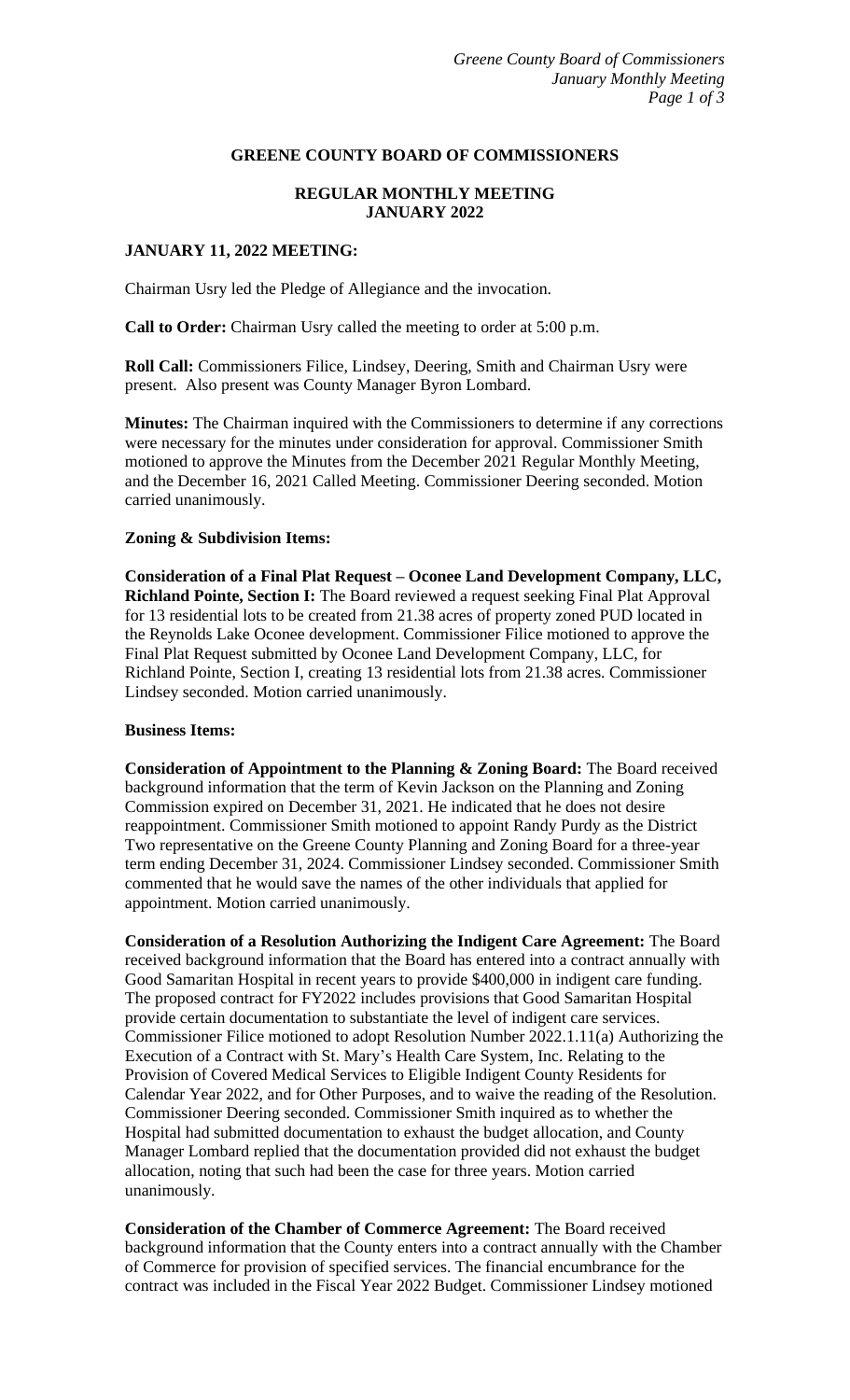to approve the contract with the Chamber of Commerce for Fiscal Year 2022. Commissioner Deering seconded. Motion carried unanimously.

**Consideration of a Resolution to Establish Qualifying Fees for 2022 County Elections:** The Commissioners received background information that Georgia Law requires the county governing authority to establish qualifying fees for county offices during election years. The fees must be set by February 1, 2022 for this year's elections. Commissioner Deering motioned to adopt Resolution Number 2022.1.11(b) Establishing Qualifying Fees for 2022 County Elections, and to waive the reading of the Resolution. Commissioner Lindsey seconded. Motion carried unanimously.

**Consideration of Initiating the Process to Pursue a TSPLOST:** The Board received background information regarding the possibility of holding a single-county TSPLOST Referendum, with County Manager Lombard advising the Commissioners of the various steps required leading up to a formal call for a referendum. Commissioner Lindsey motioned to move forward with the steps necessary to hold a TSPLOST Referendum in conjunction with the May 24, 2022 Primary Election. Commissioner Filice seconded. Commissioner Filice commented on discussions he's had and plans to have with citizens groups regarding the significance of the revenue generated by a TSPLOST and its offsetting effect on County property taxes. General discussion ensued as to the timing of the referendum to place a TSPLOST before voters and when the Board would need to act and approve any related intergovernmental agreement with the cities. Motion carried unanimously.

**Consideration of a Resolution Authorizing Condemnation – Airport Property:** The Board received background information regarding the stalled negotiation efforts to acquire a small piece of property adjacent to the west end of the runway due to vertical encroachment that creates a safety hazard. The FAA, through GDOT, is requiring that the safety hazard be addressed. Commissioner Lindsey motioned to adopt Resolution Number 2022.1.11 (c) Authorizing the Greene County Attorney to Exercise the Greene County Powers of Eminent Domain in the Acquisition of Certain Interests in Property Situated in Greene County, Georgia, for Public Transportation Purposes, waiving the reading of the Resolution, and to authorize the necessary budget adjustments to fund the acquisition and environmental clean-up costs from SPLOST VII. Commissioner Filice seconded. Commissioner Smith inquired as to which parcels were under consideration and the owners involved. Motion carried unanimously.

**Consideration of a Resolution Requesting the Introduction of Local Legislation and the Creation of a Public Facilities Authority:** The Board received background information regarding the creation of a Public Facilities Authority and its possible use. Commissioner Lindsey motioned to table the item. Commissioner Deering seconded. Commissioner Filice said that he spoke to County Manager Lombard about the item, and while he was inclined to support it, he supported tabling the item if the other Board members desired. Commissioner Lindsey asked how time-sensitive the item was, and County Manager Lombard replied that the local legislation and related legal advertisement would dictate whether the new Authority would become active this year or not. Motion carried unanimously.

**Consideration of Adjustments to the Animal Control Fee Schedule:** The Board received background information that the Animal Control Officer reviewed fees charged in surrounding counties and requested that the Commissioners adjust the fees in Greene County. Commissioner Smith motioned to adopt the updated Fee Schedule for Animal Control. Commissioner Deering seconded. Motion carried unanimously.

**Consideration of Revisions to the County Code – Animal Control:** The Board received background information that some minor revisions to the chapter of County Code were proposed by staff, including minor changes and incorporating a new section to address improper and dangerous tethering. Commissioner Deering motioned to adopt the revisions to Chapter 8 of the County Code to update the regulatory provisions applicable to Animal Control. Commissioner Lindsey seconded. Motion carried unanimously.